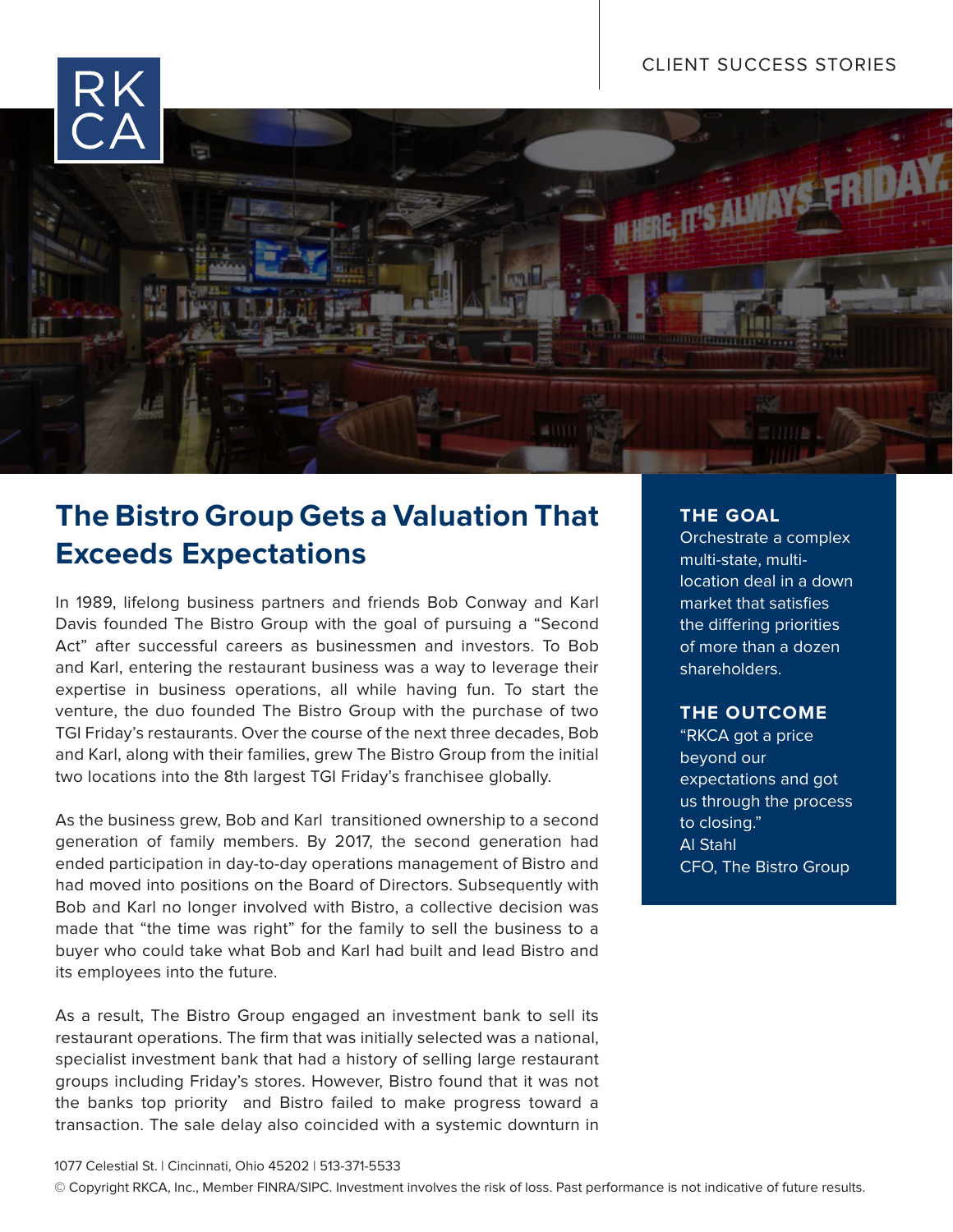

the casual dining market, exacerbating the situation. As CFO Al Stahl recalls, "At that point, we had to rethink our strategy and find somebody who could identify the right target—and then find and access a different universe of potential buyers."

#### **The Bistro Group Brings in RKCA**

After talking to several potential investment banks, Bistro selected RKCA because the shareholders were impressed with RKCA's strategy and processes. "RKCA knew how to prep market materials and source prospective buyers. They had processes to support due diligence and lead negotiations," says Stahl.

Immediately, RKCA took charge, developing a novel, actionable strategy to address the market realities. Bistro's prior investment banker had approached potential buyers who were primarily traditional restaurant operators with a national footprint resulting in a myopic approach to a changing market. However, RKCA's research and analysis indicated that the right buyer in a down market wouldn't be the same established national players.

RKCA tailored their approach to target smaller, more aggressive buyers in adjacent verticals. The results were outstanding despite pursuing a sale in a down market. RKCA's strategy quickly generated strong interest, resulting in multiple offers for Bistro.

Finding the right buyers in a down market, however, wasn't the biggest hurdle this transaction would face.

#### **Getting the Deal Across the Finish Line**

In Bistro's case, the hardest part of the deal came after the buyer's offer was accepted and the Letter of Intent was signed. Bistro's multi-state, multi-location footprint resulted in the need to successfully negotiate with numerous landlords—with little leverage on Bistro's side. Concurrently, RKCA had to orchestrate the transfer of dozens of operating permits and licenses, including liquor licenses, which were mandatory for the transaction to proceed. This involved obtaining approval from a myriad of state and local authorities in each jurisdiction that Bistro operated. Failure to obtain any of the required approvals would kill the deal.

Yet RKCA wasn't deterred by the challenge. To successfully close the transaction, "RKCA creatively resolved issues that arose and quarterbacked the whole process to negotiate the deal," says Stahl. "They had special legal and financial knowledge and engineered the entire sale. They coordinated with all the stakeholders involved, including the Bistro

"RKCA creatively resolved issues that came up and quarterbacked the whole process to help us negotiate," says Stahl. "They are objective, thoughtful, insightful investment bankers.